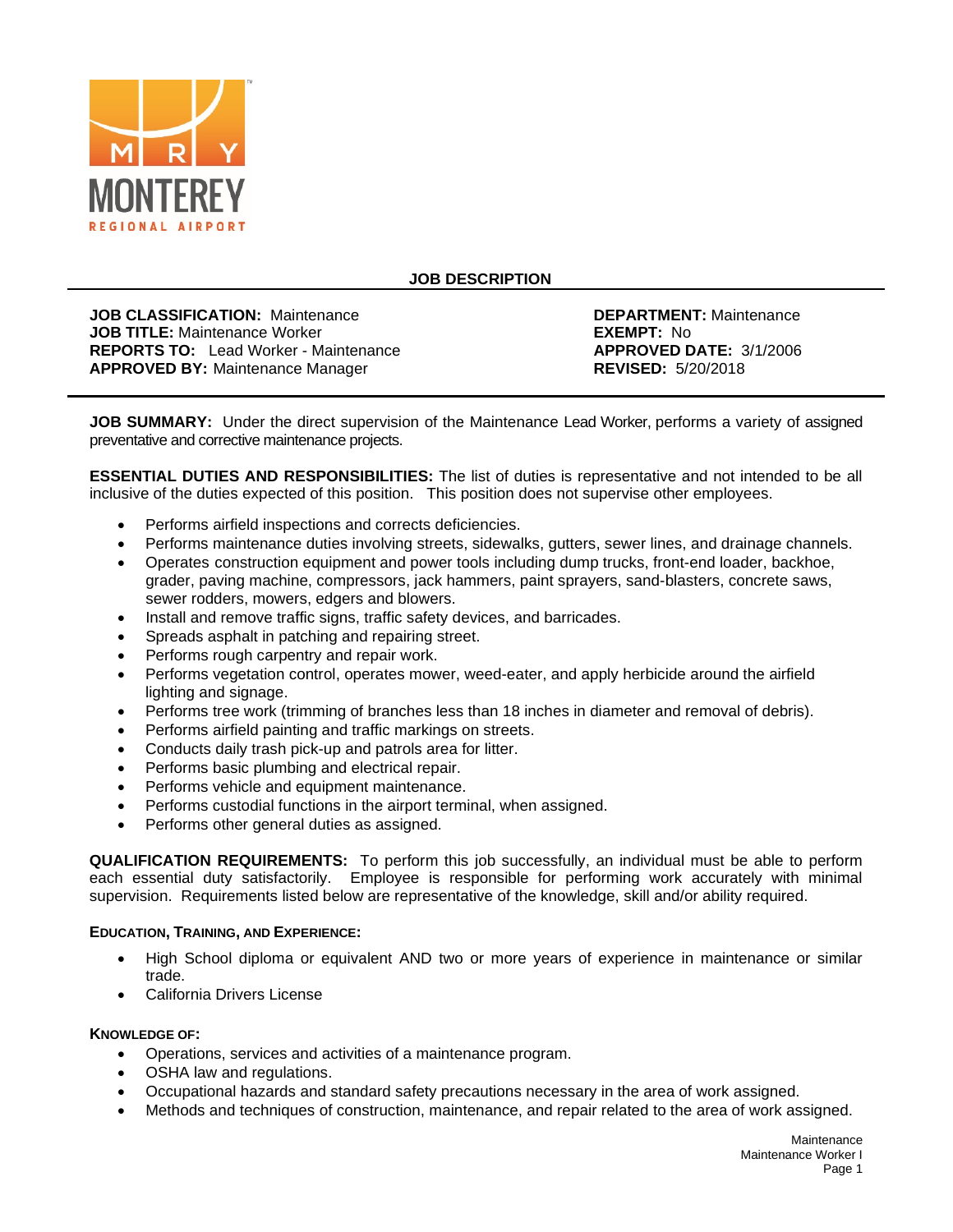- Operational characteristics of mechanical equipment and tools.
- Building support systems such as HVAC, plumbing, automated doors, automated restroom systems, elevators, lighting, and utilities.

### **ABILITY TO:**

- Use initiative to prevent or repair deficiencies.
- Apply concepts such as fractions, percentages, ratios, and proportions to practical situations.
- Read and understand written documents, schematics, MSDS sheets, and chemical labels.
- Compose correspondence and provide clear verbal instructions.
- Effectively present information and respond to questions from staff, tenants, passengers, and managers.
- Use equipment and materials in a safe and acceptable manner, follow established safety procedures by using appropriate safeguards, and observe common sense rules of safety in all on-the-job activities.
- Develop positive working relationships with staff, vendors, tenants and other airport departments.
- Conduct self in a courteous manner to public, staff, and vendors.

**PHYSICAL DEMANDS:** The physical demands described here are representative of those that must be met by an employee to successfully perform the essential functions of this job. Reasonable accommodations may be made to enable individuals with disabilities to perform the essential functions.

- While performing the duties of this job, the employee is regularly required to talk, hear, and see.
- Specific vision abilities required by this job include close vision, distance vision, color vision, and peripheral vision.
- The employee must be able to move intermittently throughout the work day.
- The employee stands, walks, stoops, kneels, bends, and climbs inside and outside of buildings.
- The employee must occasionally lift and/or move up to 50 pounds, but regularly lifts or pushes items
- weighing 10-30 pounds.
- Must work in all kinds of weather conditions.

**WORK ENVIRONMENT:** The work environment characteristics described here are representative of those an employee encounters while performing the essential functions of this job. Reasonable accommodations may be made to enable individuals with disabilities to perform the essential functions.

- The employee works both indoors and outdoors, in very noisy conditions.
- The employee works in proximity to aircraft ground operations, moving mechanical parts, hazardous chemicals, and outside weather conditions on a daily basis.
- The employee frequently works in high, precarious places and is frequently exposed to wet and/or humid conditions, fumes or airborne particles, toxic or caustic chemicals, and vibration.

**SPECIAL REQUIREMENTS:** Prior to employment, applicant must complete and/or provide all of the following:

- Proof of eligibility to legally work in the United States.
- Successful completion of background investigation.
- Ability to pass the Airport's physical examination, including pre-employment testing in accordance with the Airport's drug/substance abuse policies.
- Possess a valid California Motor Vehicle Driver's License and be insurable with the Airport's insurance carrier at the standard rate.